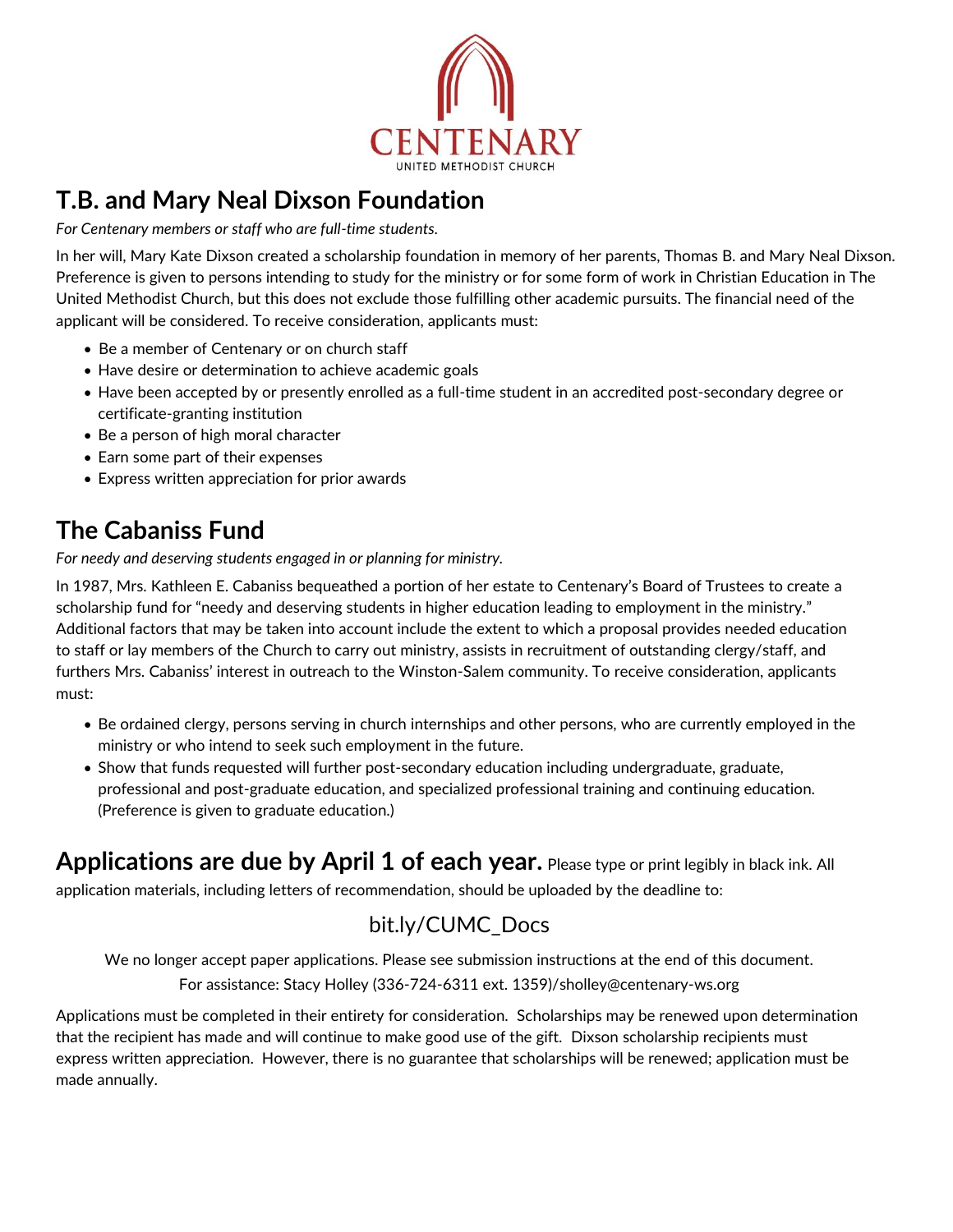|    |                                                                        | T.B. and Mary Neal Dixson<br><b>Foundation and Scholarship</b><br>(A letter describing accomplishments and plans must be attached.) |                           |                               | <b>Cabaniss Ministerial Scholarship</b><br>(Three letters of recommendation and a statement are required.)           |  |  |  |  |
|----|------------------------------------------------------------------------|-------------------------------------------------------------------------------------------------------------------------------------|---------------------------|-------------------------------|----------------------------------------------------------------------------------------------------------------------|--|--|--|--|
|    |                                                                        | (Name and location of church of which you are a member or serve on staff)                                                           |                           |                               | Member Staff How long? ___________________                                                                           |  |  |  |  |
|    |                                                                        |                                                                                                                                     |                           |                               |                                                                                                                      |  |  |  |  |
| 1. |                                                                        | Applicant: Last Name Middle Name                                                                                                    |                           | First Name                    |                                                                                                                      |  |  |  |  |
|    |                                                                        |                                                                                                                                     |                           |                               |                                                                                                                      |  |  |  |  |
|    |                                                                        |                                                                                                                                     |                           |                               |                                                                                                                      |  |  |  |  |
|    |                                                                        |                                                                                                                                     |                           |                               | State<br>Zip                                                                                                         |  |  |  |  |
| 2. |                                                                        |                                                                                                                                     |                           |                               |                                                                                                                      |  |  |  |  |
|    |                                                                        | When did/will you graduate _______________________________Graduating GPA ________                                                   |                           |                               |                                                                                                                      |  |  |  |  |
|    |                                                                        |                                                                                                                                     |                           |                               |                                                                                                                      |  |  |  |  |
| 3. |                                                                        |                                                                                                                                     |                           |                               |                                                                                                                      |  |  |  |  |
|    |                                                                        | □ Undergraduate □ Graduate When do you expect to graduate? ___________                                                              |                           |                               | Student ID# ________________<br>OR.                                                                                  |  |  |  |  |
|    | Enrollment Status: □ Accepted □ Acceptance Pending □ Returning Student |                                                                                                                                     |                           |                               | Last 4 of SSN $\_\_\_\_\_\_\_\_\_\_\_\_\_\_\_\_\_\_\_$                                                               |  |  |  |  |
| 4. |                                                                        | What is/will be your major course or focus of study?                                                                                |                           |                               |                                                                                                                      |  |  |  |  |
|    |                                                                        |                                                                                                                                     |                           |                               | <u> 1980 - Jan James Alemania, martin amerikan basar dan berasal dalam berasal dalam berasal dalam berasal dalam</u> |  |  |  |  |
| 5. |                                                                        |                                                                                                                                     |                           |                               |                                                                                                                      |  |  |  |  |
|    |                                                                        | 6. If you have already begun your program of study, what is your current GPA? ________                                              |                           |                               |                                                                                                                      |  |  |  |  |
|    |                                                                        |                                                                                                                                     |                           |                               |                                                                                                                      |  |  |  |  |
|    | For dependent students only:                                           |                                                                                                                                     |                           |                               |                                                                                                                      |  |  |  |  |
|    | 7. Parent Information                                                  |                                                                                                                                     |                           |                               |                                                                                                                      |  |  |  |  |
|    | Parent One                                                             |                                                                                                                                     | <b>Parent Two</b>         |                               |                                                                                                                      |  |  |  |  |
|    | Name                                                                   |                                                                                                                                     |                           |                               |                                                                                                                      |  |  |  |  |
|    | Address                                                                |                                                                                                                                     |                           |                               |                                                                                                                      |  |  |  |  |
|    | Phone                                                                  |                                                                                                                                     |                           |                               |                                                                                                                      |  |  |  |  |
|    | Email                                                                  |                                                                                                                                     |                           |                               |                                                                                                                      |  |  |  |  |
|    | Occupation                                                             |                                                                                                                                     |                           |                               |                                                                                                                      |  |  |  |  |
|    | Employer                                                               |                                                                                                                                     |                           |                               |                                                                                                                      |  |  |  |  |
|    | <b>Full Time</b><br>Part Time                                          |                                                                                                                                     |                           | <b>Full Time</b><br>Part Time |                                                                                                                      |  |  |  |  |
| 8. | Other Dependents Supported by Parents                                  |                                                                                                                                     |                           |                               |                                                                                                                      |  |  |  |  |
|    | Name                                                                   | Age                                                                                                                                 | Relationship to Applicant |                               | Enrolled in College<br>or Post High School Program?                                                                  |  |  |  |  |
|    |                                                                        |                                                                                                                                     |                           |                               | $\Box$ No<br>Yes                                                                                                     |  |  |  |  |
|    |                                                                        |                                                                                                                                     |                           |                               | $\Box$ No<br>Yes                                                                                                     |  |  |  |  |
|    |                                                                        |                                                                                                                                     |                           |                               | $\Box$ No<br>Yes                                                                                                     |  |  |  |  |
|    |                                                                        |                                                                                                                                     |                           |                               | Yes<br>$\Box$ No                                                                                                     |  |  |  |  |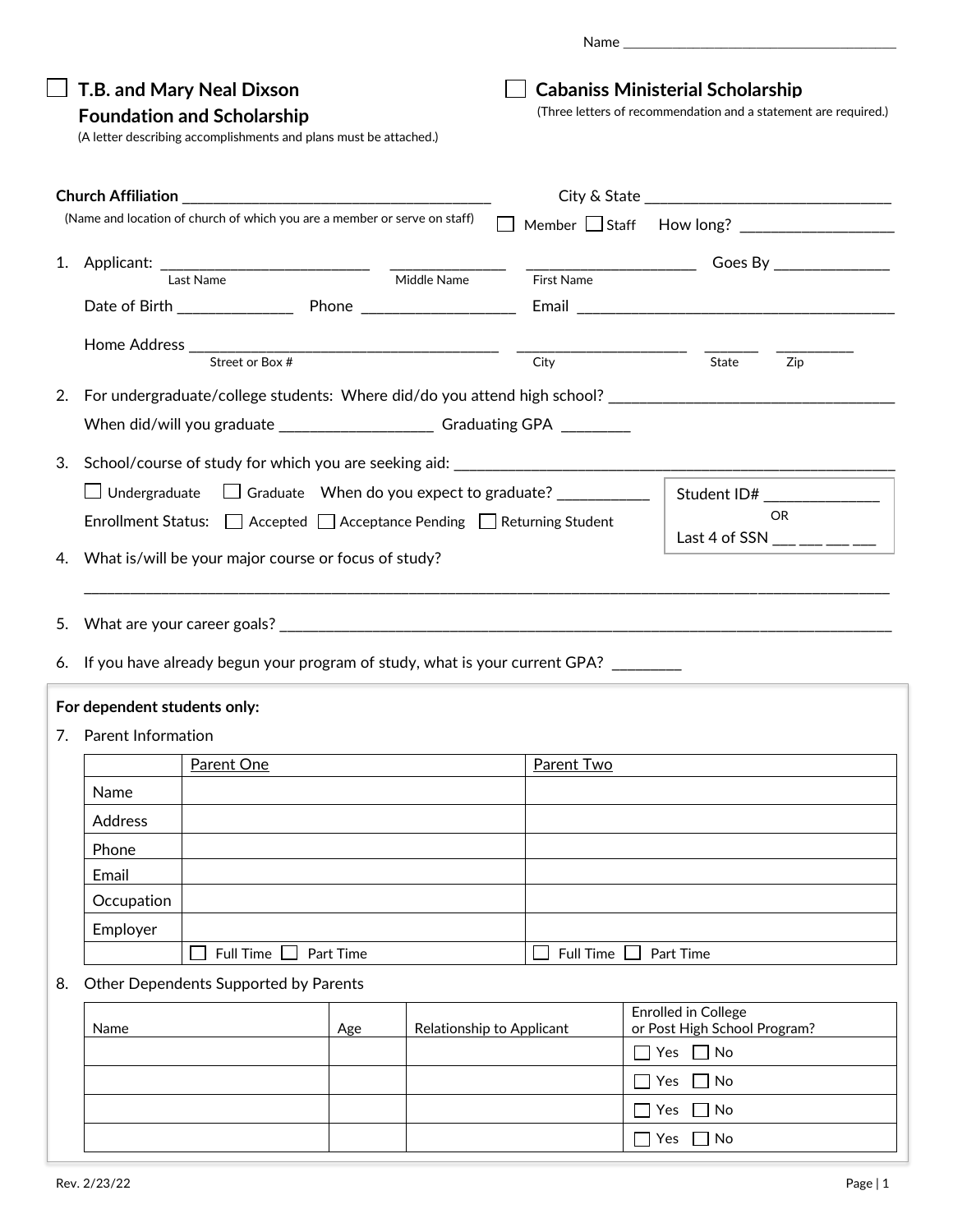| 9. |                                                                                                                                                                                                                                                                                                                                                                                                    |                                               |                                                                                                                                                                                                                                                                                                                     |                                                                      |                                  |             |  |  |  |
|----|----------------------------------------------------------------------------------------------------------------------------------------------------------------------------------------------------------------------------------------------------------------------------------------------------------------------------------------------------------------------------------------------------|-----------------------------------------------|---------------------------------------------------------------------------------------------------------------------------------------------------------------------------------------------------------------------------------------------------------------------------------------------------------------------|----------------------------------------------------------------------|----------------------------------|-------------|--|--|--|
|    |                                                                                                                                                                                                                                                                                                                                                                                                    |                                               |                                                                                                                                                                                                                                                                                                                     |                                                                      |                                  |             |  |  |  |
|    |                                                                                                                                                                                                                                                                                                                                                                                                    |                                               |                                                                                                                                                                                                                                                                                                                     |                                                                      |                                  |             |  |  |  |
|    |                                                                                                                                                                                                                                                                                                                                                                                                    |                                               |                                                                                                                                                                                                                                                                                                                     | $\text{Spouse's Employee } \underbrace{\hspace{2cm}}_{\text{1.2cm}}$ |                                  |             |  |  |  |
|    |                                                                                                                                                                                                                                                                                                                                                                                                    |                                               |                                                                                                                                                                                                                                                                                                                     |                                                                      |                                  |             |  |  |  |
|    | 11. Did you or your family have any extraordinary expenses or debts last year? If yes, please explain:                                                                                                                                                                                                                                                                                             |                                               |                                                                                                                                                                                                                                                                                                                     |                                                                      |                                  |             |  |  |  |
|    | 12. Were you claimed last year as a dependent on a parental or guardian tax return? $\Box$ Yes $\Box$ No<br>If so, please report the following household information from last year's return. If you were not listed as a dependent<br>on anyone's tax return, please use your own tax information. Please note - you may be asked to provide a copy of<br>page 1-2 of the return for our records. |                                               |                                                                                                                                                                                                                                                                                                                     |                                                                      |                                  |             |  |  |  |
|    | Taxpayer Name(s)                                                                                                                                                                                                                                                                                                                                                                                   |                                               | <u> 2000 - Jan James, Amerikaansk politiker (</u> † 1872)                                                                                                                                                                                                                                                           |                                                                      |                                  |             |  |  |  |
|    | Return Year                                                                                                                                                                                                                                                                                                                                                                                        |                                               |                                                                                                                                                                                                                                                                                                                     | Form 1040                                                            | Form 1040A                       | Form 1040EZ |  |  |  |
|    |                                                                                                                                                                                                                                                                                                                                                                                                    |                                               |                                                                                                                                                                                                                                                                                                                     | Line 22                                                              | Line 15                          |             |  |  |  |
|    |                                                                                                                                                                                                                                                                                                                                                                                                    | Adjusted Gross Income \$_____________________ |                                                                                                                                                                                                                                                                                                                     | Line 37                                                              | Line 21                          | Line 4      |  |  |  |
|    |                                                                                                                                                                                                                                                                                                                                                                                                    | Taxable Income \$_______________________      |                                                                                                                                                                                                                                                                                                                     | Line 43                                                              | Line 27                          | Line 6      |  |  |  |
|    | 13. Estimated Budget                                                                                                                                                                                                                                                                                                                                                                               |                                               |                                                                                                                                                                                                                                                                                                                     |                                                                      |                                  |             |  |  |  |
|    | <b>Estimated Income (School Year)</b>                                                                                                                                                                                                                                                                                                                                                              |                                               |                                                                                                                                                                                                                                                                                                                     |                                                                      |                                  |             |  |  |  |
|    |                                                                                                                                                                                                                                                                                                                                                                                                    | Your savings                                  |                                                                                                                                                                                                                                                                                                                     | Other Scholarships/Grants \$                                         |                                  |             |  |  |  |
|    | Your earnings during year                                                                                                                                                                                                                                                                                                                                                                          |                                               | Other (explain below) \$<br>$\frac{1}{2}$                                                                                                                                                                                                                                                                           |                                                                      |                                  |             |  |  |  |
|    |                                                                                                                                                                                                                                                                                                                                                                                                    | Spouse's income                               | $\frac{1}{2}$ $\frac{1}{2}$ $\frac{1}{2}$ $\frac{1}{2}$ $\frac{1}{2}$ $\frac{1}{2}$ $\frac{1}{2}$ $\frac{1}{2}$ $\frac{1}{2}$ $\frac{1}{2}$ $\frac{1}{2}$ $\frac{1}{2}$ $\frac{1}{2}$ $\frac{1}{2}$ $\frac{1}{2}$ $\frac{1}{2}$ $\frac{1}{2}$ $\frac{1}{2}$ $\frac{1}{2}$ $\frac{1}{2}$ $\frac{1}{2}$ $\frac{1}{2}$ |                                                                      |                                  |             |  |  |  |
|    | Aid from parents                                                                                                                                                                                                                                                                                                                                                                                   |                                               | $\updownarrow$                                                                                                                                                                                                                                                                                                      |                                                                      |                                  |             |  |  |  |
|    |                                                                                                                                                                                                                                                                                                                                                                                                    | Aid from others<br>\$                         |                                                                                                                                                                                                                                                                                                                     | Total Estimated Income: \$ 0                                         |                                  |             |  |  |  |
|    | <b>Estimated Expenses</b>                                                                                                                                                                                                                                                                                                                                                                          |                                               |                                                                                                                                                                                                                                                                                                                     |                                                                      |                                  |             |  |  |  |
|    |                                                                                                                                                                                                                                                                                                                                                                                                    | Year                                          | Year $\frac{1}{2}$                                                                                                                                                                                                                                                                                                  | Year                                                                 |                                  |             |  |  |  |
|    |                                                                                                                                                                                                                                                                                                                                                                                                    | <b>Fall Expenses</b>                          | <b>Spring Expenses</b>                                                                                                                                                                                                                                                                                              | <b>Summer Expenses</b>                                               |                                  |             |  |  |  |
|    | Tuition/fees                                                                                                                                                                                                                                                                                                                                                                                       | \$                                            | $\frac{1}{2}$                                                                                                                                                                                                                                                                                                       | $\updownarrow$                                                       |                                  |             |  |  |  |
|    | <b>Books</b>                                                                                                                                                                                                                                                                                                                                                                                       | \$                                            |                                                                                                                                                                                                                                                                                                                     |                                                                      |                                  |             |  |  |  |
|    | Room                                                                                                                                                                                                                                                                                                                                                                                               |                                               | $\frac{1}{2}$                                                                                                                                                                                                                                                                                                       |                                                                      |                                  |             |  |  |  |
|    | Board                                                                                                                                                                                                                                                                                                                                                                                              |                                               |                                                                                                                                                                                                                                                                                                                     |                                                                      |                                  |             |  |  |  |
|    | Personal needs                                                                                                                                                                                                                                                                                                                                                                                     | \$                                            |                                                                                                                                                                                                                                                                                                                     |                                                                      |                                  |             |  |  |  |
|    | Travel expense                                                                                                                                                                                                                                                                                                                                                                                     | \$                                            | $\updownarrow$                                                                                                                                                                                                                                                                                                      | $\frac{1}{2}$                                                        |                                  |             |  |  |  |
|    | Other expenses                                                                                                                                                                                                                                                                                                                                                                                     | \$                                            | \$                                                                                                                                                                                                                                                                                                                  | \$                                                                   | <b>Total</b><br><b>Estimated</b> |             |  |  |  |
|    | Explain:                                                                                                                                                                                                                                                                                                                                                                                           |                                               |                                                                                                                                                                                                                                                                                                                     |                                                                      | <b>Expenses:</b>                 |             |  |  |  |
|    | <b>Total</b>                                                                                                                                                                                                                                                                                                                                                                                       | \$0                                           | \$ 0                                                                                                                                                                                                                                                                                                                | $\frac{1}{2}$ 0                                                      | \$0                              |             |  |  |  |